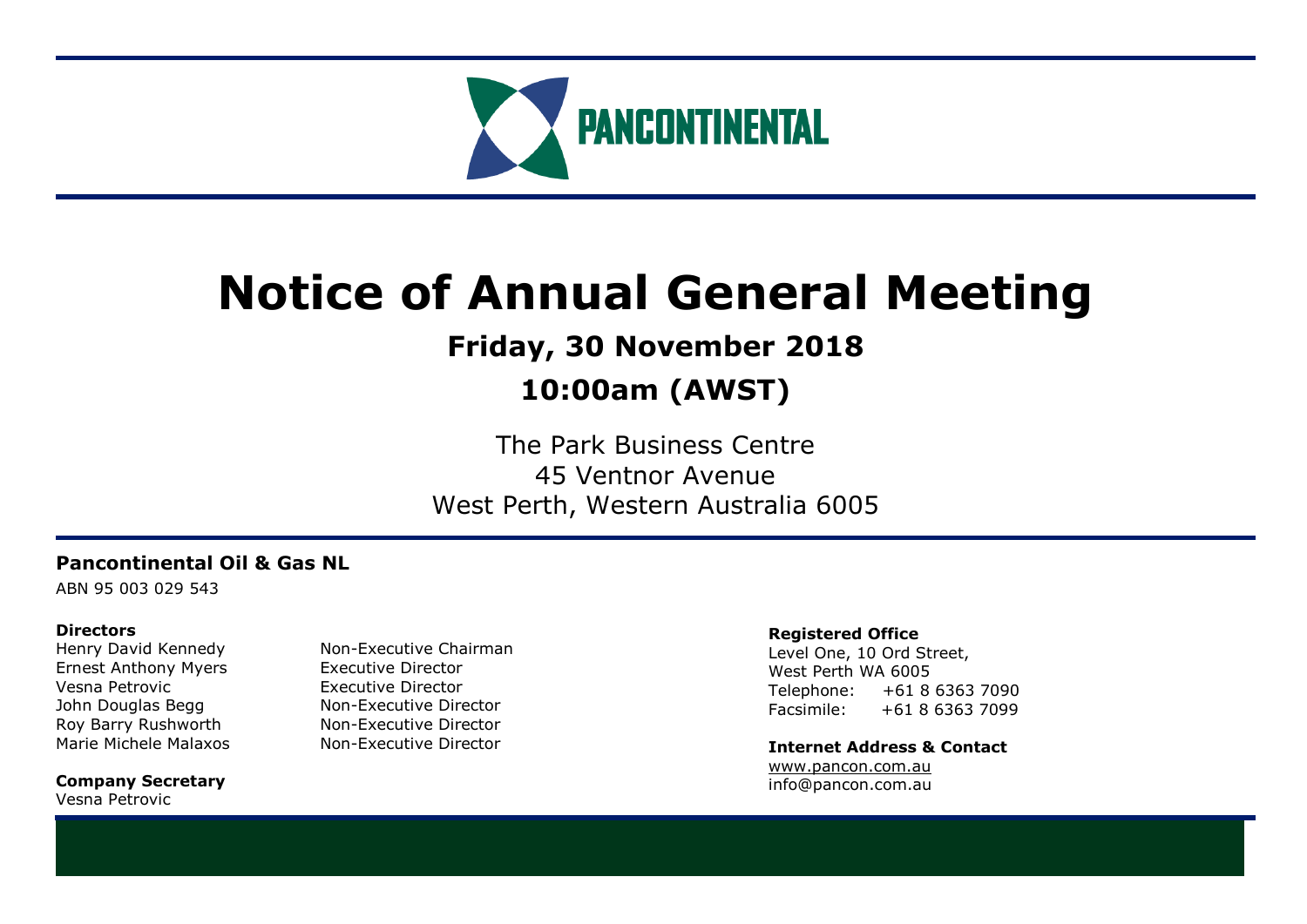|    | <b>Items of business</b><br><b>ORDINARY BUSINESS</b>                                   |                                                                                                                                                                                                                                                                                                                                                                                                 | <b>Type of</b><br>resolution | <b>Voting restrictions</b><br>and further<br>information |
|----|----------------------------------------------------------------------------------------|-------------------------------------------------------------------------------------------------------------------------------------------------------------------------------------------------------------------------------------------------------------------------------------------------------------------------------------------------------------------------------------------------|------------------------------|----------------------------------------------------------|
| 1. | <b>Discussion of financial</b><br>statements and reports                               | To receive and consider the Annual Report for the Company for the<br>year ending 30 June 2018, which includes the Financial Report,<br>Directors' Report and Auditor's Report.                                                                                                                                                                                                                  | Not<br>applicable            | Page 5                                                   |
| 2. | <b>Adoption of</b><br><b>Remuneration Report</b>                                       | To receive and adopt the Remuneration Report for the year ended<br>30 June 2018.                                                                                                                                                                                                                                                                                                                | Non-binding<br>Resolution    | Page 5                                                   |
| 3. | <b>Re-election of Director</b><br><b>Henry David Kennedy</b>                           | That, for the purposes of rule 11.7 of the Constitution and for all<br>other purposes, Mr Henry David Kennedy retires by rotation, and<br>being eligible, is re-elected as a Director of the Company.                                                                                                                                                                                           | Ordinary<br>Resolution       | Page 5                                                   |
| 4. | <b>Election of Director</b><br><b>Vesna Petrovic</b>                                   | That, for the purposes of rule 11.3 of the Constitution and for all<br>other purposes, Mrs Vesna Petrovic retires, having been appointed<br>since the Company's last annual general meeting, and being<br>eligible, is elected as a Director of the Company.                                                                                                                                    | Ordinary<br>Resolution       | Page 5                                                   |
|    | <b>SPECIAL BUSINESS</b>                                                                |                                                                                                                                                                                                                                                                                                                                                                                                 |                              |                                                          |
| 5. | <b>Approval of 10%</b><br>placement capacity                                           | That, for the purposes of Listing Rule 7.1A and for all other Special<br>purposes, approval is given for the issue of Equity Securities in the<br>Company totalling up to 10% of the issued capital of the Company<br>at the time of issue, calculated in accordance with the formula<br>prescribed in Listing Rule 7.1A.2 and on the terms and conditions<br>set out in the Explanatory Notes. | Resolution                   | Page 6                                                   |
| 6. | <b>Renewal of Proportional</b><br><b>Takeover Provisions in</b><br><b>Constitution</b> | That, pursuant to sections 136(2) and 648G of the Corporations<br>Act 2001, the proportional takeover provisions in rule 5 of the<br>Constitution of the Company are renewed for a period of three<br>years from the date of the Annual General Meeting.                                                                                                                                        | Special<br>Resolution        | Page 7                                                   |

**Terms used in this Notice and the Explanatory Notes are defined in the glossary on page 9.**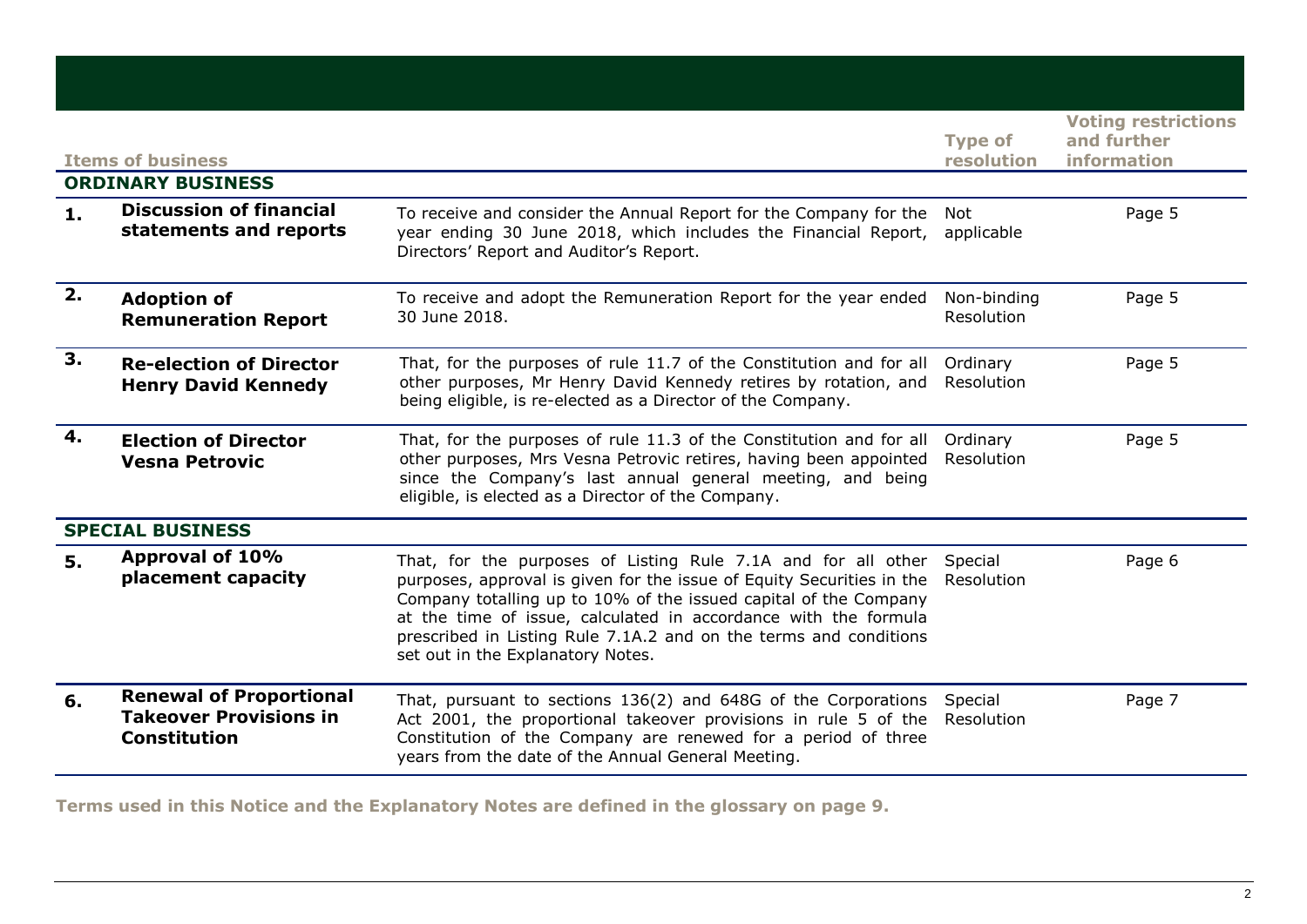# **Pancontinental Oil & Gas NL NOTICE OF MEETING 2018**

### **VOTING**

#### **Voting record date**

Shareholders recorded on the Company's register of members at 4:00pm (AWST) on Wednesday, 28 November 2018 will be entitled to attend and vote at the AGM.

#### **Becoming a Shareholder**

Shareholders who become registered Shareholders after the date of dispatch of this Notice and who wish to vote at the AGM by proxy should call +61 8 6363 7090 to request a Proxy Form. Shareholders who become beneficial Shareholders of Shares by acquiring Shares after the date of dispatch of this Notice and who wish to vote at the AGM by proxy should contact their broker or intermediary for instructions on how to do so.

#### **How to vote**

Shareholders can vote in one of two ways:

- by attending the AGM and voting; or
- by appointing a proxy to attend and vote on their behalf.

The voting prohibitions and exclusions for each Item are set out in the Explanatory Notes to this Notice.

Shareholders are asked to arrive at the venue 30 minutes prior to the time designated for the AGM, if possible, so that the Company may check their shareholding against the Company's share register and note attendances.

### **PROXY FORMS**

#### **Proxy Form**

Enclosed with this Notice is a personalised Proxy Form. The Proxy Form allows Shareholders not attending the AGM to either lodge their vote directly or appoint a proxy to vote on their behalf.

If you hold Shares in more than one capacity, please be sure to complete the Proxy Form relevant to each holding.

#### **Appointing proxies**

Shareholders who are entitled to attend and vote at the AGM may appoint a proxy to act generally at the AGM on their behalf, and to vote.

To appoint a proxy, the attached Proxy Form should be completed and lodged in accordance with the instructions on that form. A proxy or nominee need not be a Shareholder of the Company.

A Shareholder entitled to cast two or more votes can appoint up to two proxies, and should specify the proportion or number of votes each proxy or nominee is appointed to exercise.

If no proportion or number is specified, each proxy or nominee may exercise half of the Shareholder's votes, with any fractional entitlements disregarded. If you wish to appoint two proxies or two nominees, please call +61 8 6363 7090 and request an additional Proxy Form.

Any directed proxies that are not voted on a poll at the AGM will automatically default to the Chair, who is required to vote proxies as directed.

A corporate Shareholder or proxy must appoint a person as its corporate representative.

#### **Appointing the Chair as your proxy**

Any undirected proxy given to the Chair for Item 2 by a Shareholder entitled to vote on that Item will be voted by the Chair in favour of Item 2 in accordance with the express authorisation on the Proxy Form.

The Chair intends to vote all valid undirected proxies for all other Items in favour of those Items, subject to the voting prohibitions and exclusions set out in this Notice.

#### **Power of attorney and corporate representatives**

If the Proxy Form is signed by an attorney, the power of attorney or a certified copy must be sent with the Proxy Form.

A body corporate member or proxy may elect to appoint a representative, rather than a proxy. In such circumstances, written proof of the representative's appointment must be lodged with, or presented to, the Company before the AGM.

A body corporate appointed as a proxy must also lodge a "Certificate of Appointment of a Corporate Representative".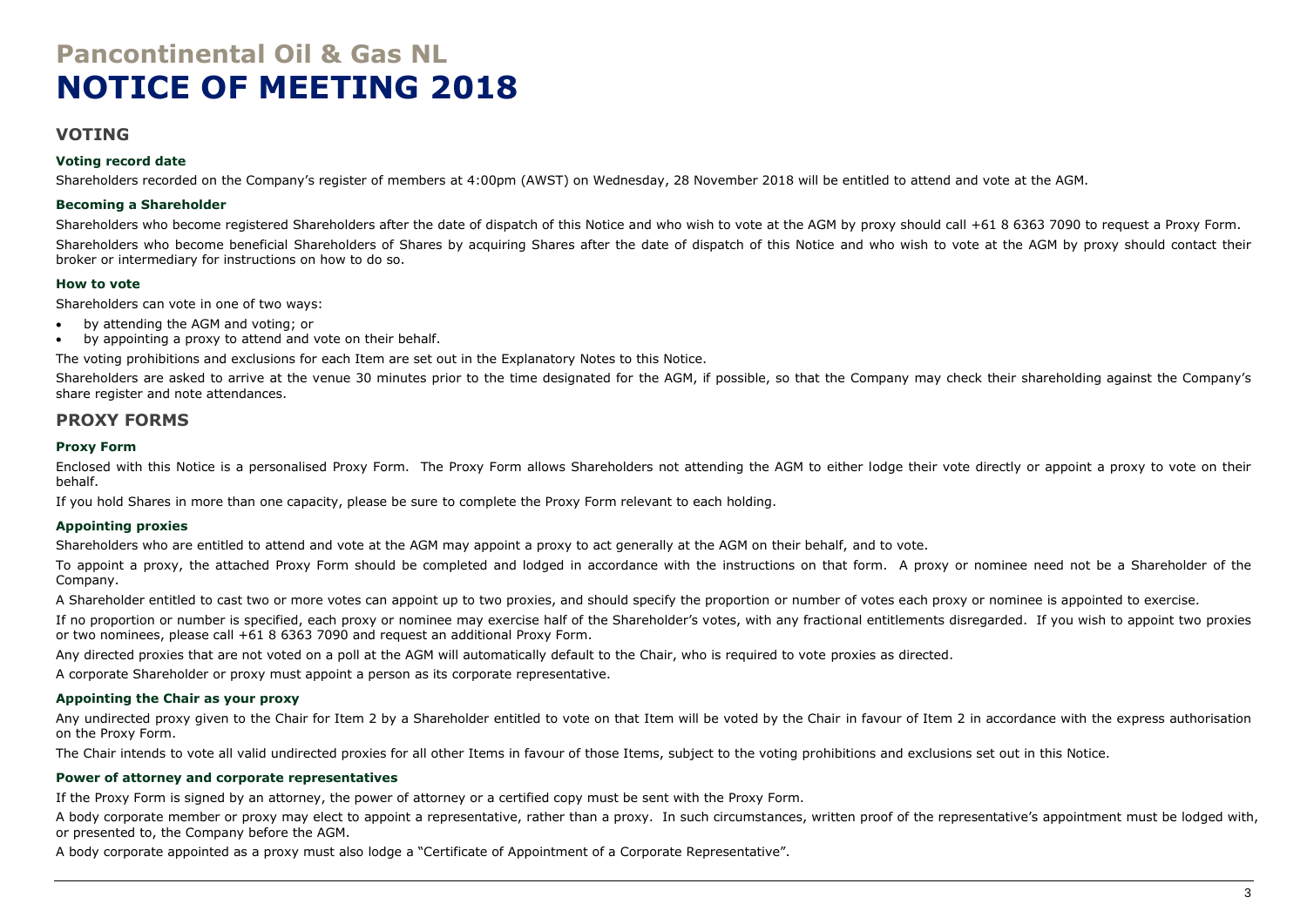# **LODGING PROXY FORMS**

#### **Deadline**

Proxy Forms must be received by 10:00am (AWST) on Wednesday, 28 November 2018.

#### **How to lodge Proxy Forms**

You can lodge your Proxy Forms: **In person**: to the Company at Level 1, 10 Ord Street, West Perth, WA 6005 **Mail**: to the Company at PO Box 1154, West Perth, WA 6872 **Email:** shareholder@pancon.com.au **Facsimile**: to the Company on +61 8 6363 7099 Further details on how to lodge your Proxy Form can be found on the Proxy Form.

# **ENQUIRIES**

Shareholders are invited to contact the Company Secretary by email at [shareholder@pancon.com.au](mailto:shareholder@pancon.com.au) or by telephone on +61 8 6363 7090 if they have any queries in respect of the matters set out in these documents.

### **By order of the Board of Directors**

**Vesna Petrovic Company Secretary** 30 October 2018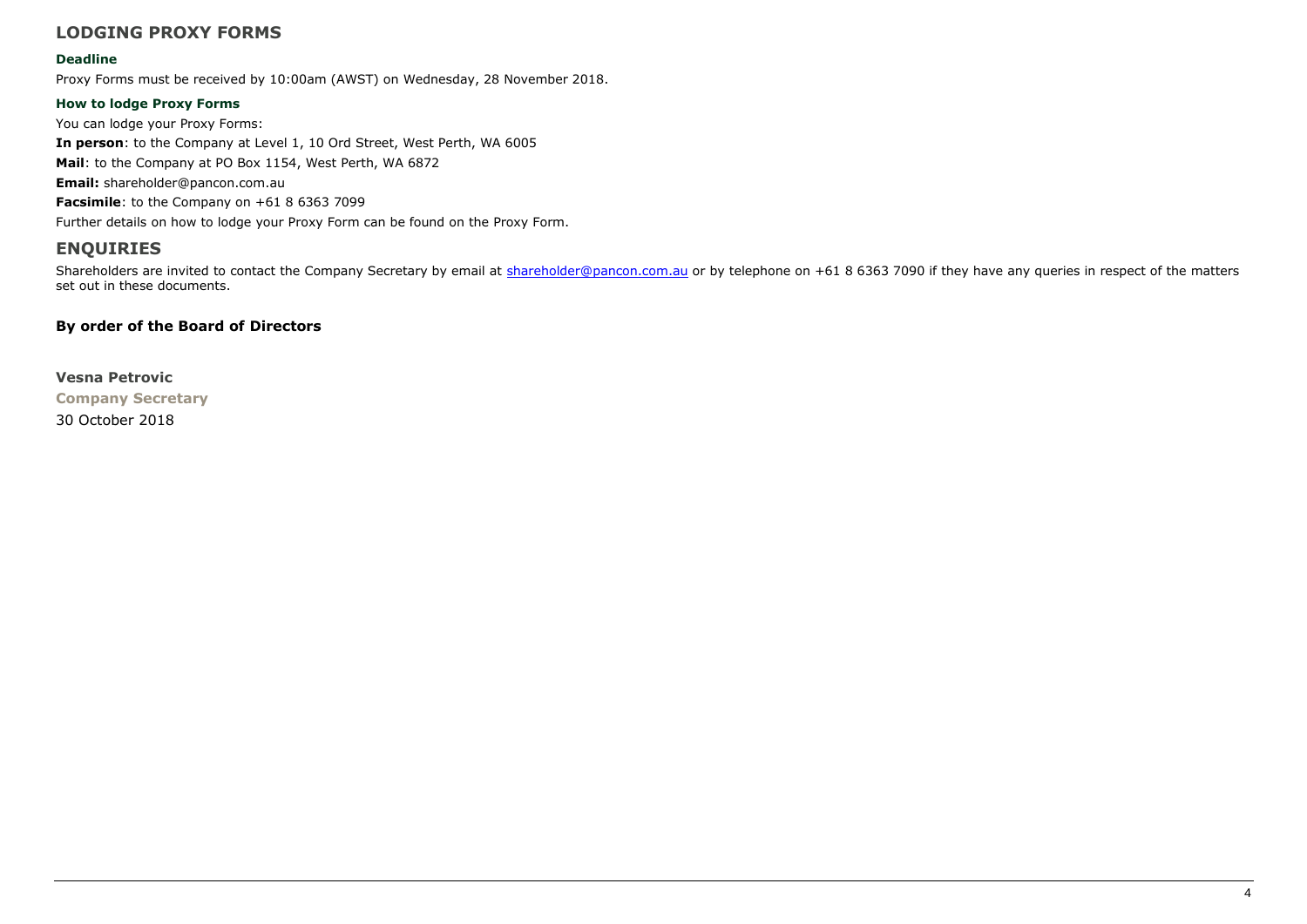# **Pancontinental Oil & Gas NL EXPLANATORY NOTES**

### <span id="page-4-0"></span>**ITEM 1 – DISCUSSION OF FINANCIAL STATEMENTS AND REPORTS**

In accordance with the Corporations Act, Shareholders will have a reasonable opportunity to ask questions concerning the Company's Annual Report, which includes the Company's Financial Report, Directors' Report and Auditor's Report, for the year ended 30 June 2018.

A copy of the Company's Annual Report is available on its website at [www.pancon.com.au](http://www.pancon.com.au/) or through ASX at [www.asx.com.au.](http://www.asx.com.au/)

The Company's auditor, Rothsay Chartered Accountants, will be present at the AGM and Shareholders will have an opportunity to ask the auditor questions in relation to the conduct of the audit, the Auditor's Report, the Company's accounting policies, and the independence of the auditor.

The auditor will also respond to any written questions . provided these are submitted to the Company no later than five business days prior to the AGM.

There is no requirement for Shareholders to approve the Company's Annual Report.

### <span id="page-4-1"></span>**ITEM 2 – ADOPTION OF REMUNERATION REPORT**

#### **Background**

The Remuneration Report for the financial year ended 30 June 2018 is set out in the Company's Annual Report.

The Remuneration Report sets out the Company's remuneration arrangements for Directors, including the Chief Executive Officer / Executive Director.

The Chair will allow a reasonable opportunity for Shareholders to ask questions about, or make comments on, the Remuneration Report at the AGM. Shareholders will then be asked to vote on the Remuneration Report.

The vote is advisory only and does not bind the Company or its Directors. The Company's Board will consider the outcome of the vote and comments made by Shareholders on the Remuneration Report at the AGM when reviewing the Company's remuneration policies.

#### **Voting prohibitions**

In accordance with the Corporations Act, the Company will disregard any votes cast on Item 2:

- by or on behalf of a member of the Key Management Personnel, details of whose remuneration are included in the Remuneration Report, or their Closely Related Parties, regardless of the capacity in which the votes are cast; or
- by a person who is a member of the Key Management Personnel at the date of the Annual General Meeting, or their Closely Related Parties, as a proxy.

However, votes will not be disregarded if they are cast as a proxy for a person entitled to vote on Item 2:

- in accordance with a direction as to how to vote on the proxy; or
- by the Chair pursuant to an express authorisation to exercise the proxy even if this Resolution is connected directly or indirectly with the remuneration of the Key Management Personnel.

If the Chair is to act as your proxy (whether by appointment or by default) and you have not given directions on how to vote in the voting directions section of the proxy form for the relevant Item, the proxy form expressly directs and authorises the Chair to cast your votes "for" the relevant Item. This express authorisation is included because without it the Chair would be precluded from casting your votes as these Items are connected with the remuneration of Key Management Personnel. Subject to any voting prohibitions that may apply to the Chair in respect of Item 2 to restrict the Chair from voting undirected proxies, the Chair intends to vote all undirected proxies in favour of Item 2.

#### **Board recommendation**

The Board unanimously recommends that Shareholders vote **in favour** of the adoption of the Remuneration Report.

Subject to the voting prohibition above, the Chair intends to vote undirected proxies in favour of Item 2.

# <span id="page-4-2"></span>**ITEM 3 – RE-ELECTION OF DIRECTOR**

The Constitution provides that no Director, other than a Managing Director, may retain office (without re-election) for more than three years or past the third annual general meeting following the Director's appointment, whichever is longer. In accordance with the Constitution, Mr Henry David Kennedy will retire in accordance with rule 11.7 of the Constitution and, being eligible, offers himself for re-election as a Director.

Mr Kennedy is a Geologist with a long history in Australian and New Zealand oil and gas companies. During his time as a technical director he was instrumental in the formation and development of a number of successful listed companies. These companies were involved in numerous discoveries in Western Australia and New Zealand. At Pancontinental, Mr Kennedy has used his wide knowledge base to assist with the strategic direction of the company. Mr Kennedy has been a director of Pancontinental since August 1999 and is currently the Non-Executive Chairman.

#### **Board recommendation**

The Board (other than Mr Kennedy) recommends that Shareholders vote **in favour** of the re-election of Mr Kennedy.

The Chair intends to vote undirected proxies in favour Item 3.

### **ITEM 4 – ELECTION OF DIRECTOR**

The Constitution provides that if a person is appointed as a Director by the Board, the Company must confirm the appointment at the next annual general meeting. Mrs Petrovic was appointed a Director by the Board on 5 September 2018. In accordance with Rule 11.3 of the Constitution, the Company seeks the Shareholders' approval for the appointment of Mrs Vesna Petrovic as Director.

Mrs Petrovic is an Accountant who holds a Bachelor of Commerce, Major in Accounting and Business Law and has completed the Graduate Diploma in Applied Corporate Governance from the Governance Institute of Australia. Roles in accounting and finance of numerous publicly listed entities, particularly those involved in Africa, have provided Mrs Petrovic a base from which to contribute to the accounting and governance functions at Pancontinental.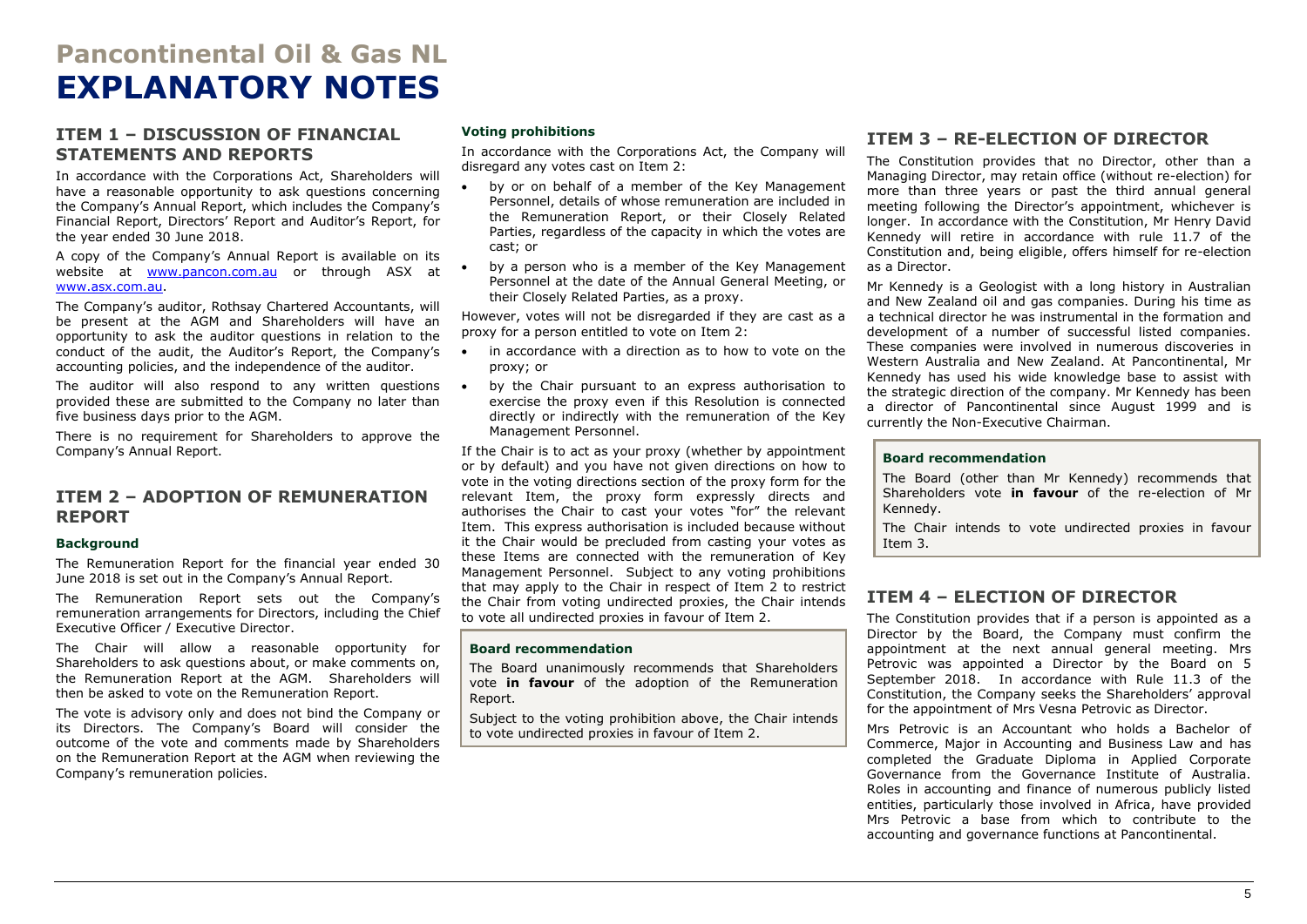Mrs Petrovic was appointed Company Secretary in April 2010, Alternate Director for Mr Kennedy in July 2017 and Executive Director in September 2018.

#### **Board recommendation**

The Board (other than Mrs Petrovic) recommends that Shareholders vote **in favour** of the election of Mrs Petrovic.

The Chair intends to vote undirected proxies in favour Item 4.

# **ITEM 5 – APPROVAL OF 10% PLACEMENT CAPACITY**

The Company seeks Shareholder approval under Listing Rule 7.1A to increase the Company's capacity to issue Equity Securities equivalent to 10% of the Company's ordinary securities (calculated at the time of issue) in accordance with the formula prescribed by Listing Rule 7.1A.2 (**10% Capacity**).

The 10% Capacity would be in addition to the existing capacity to issue Equity Securities equivalent to 15% of the Company's ordinary securities under Listing Rule 7.1.

To seek approval under Listing Rule 7.1A, a company must be an eligible entity. The Company is an eligible entity for the purposes of Listing Rule 7.1A as the Company is an entity that is not included in the S&P ASX 300 Index and has a market capitalisation of \$300 million or less.

#### **Purpose of approval**

Shareholder approval is being sought to provide the Company with the maximum flexibility to raise funds by issuing Equity Securities without the need for further Shareholder approval.

If the 10% Capacity is not approved, the Company may be required to obtain Shareholder approval at the time of an issue of securities, which may limit the Company's ability to take advantage of opportunities to raise equity capital.

Under Listing Rule 7.1A, the Company must obtain Shareholder approval at the AGM to issue Equity Securities equivalent to 10% of the Company's ordinary securities in the 10% Placement Period.

The 10% Capacity must be approved by a special resolution, requiring approval of 75% of the votes cast by Shareholders present and eligible to vote (in person, by proxy, by attorney or, in the case of a corporate Shareholder, by a corporate representative).

The number of Equity Securities that the Company will have the capacity to issue under the 10% Capacity will be calculated at the date of issue of the Equity Securities in accordance with the formula set out in Listing Rule 7.1A.2.

Any Equity Securities issued under the 10% Capacity must be in the same class as an existing quoted class of Equity Security of the Company.

#### **Details of the 10% Capacity**

**issue**

**Minimum** The Company will not issue securities under **issue price** the 10% Capacity at a price less than 75% of

the VWAP for the securities in the same class, calculated over the 15 ASX trading days on which trades in that class were recorded immediately before:

- the date on which the price at which the securities are to be issued is agreed; or
- if the securities are not issued within five trading days of the date in the paragraph above, the date on which the securities are issued.

**Date of**  The 10% Capacity will expire on the earlier of:

- the date that is 12 months after the date of the AGM; or
	- the date Shareholders approve a significant change to the nature or scale of the Company's activities under Listing Rule 11.1.2 or a disposal of the Company's main undertaking under Listing Rule 11.2, (**10% Placement Period**).

**Purpose**  Shares may be issued for:

- **of issue** • cash consideration, in which case the Company intends to use the funds raised for exploration activities on the Company's projects, the acquisition of new permits and for general working capital purposes; or
	- non-cash consideration for the acquisition of new assets or resources. In such circumstances the Company will comply with the minimum issue price limitation under Listing Rule 7.1A.3 and will provide a valuation of the non-cash consideration as required by Listing Rule 7.1A.3.

The Company will comply with its disclosure obligations under Listing Rules 3.10.5A and 7.1A.4 in relation to any issue of securities under the 10% Capacity.

**Allocation**  The Company's allocation policy is dependent **policy** on the prevailing market conditions at the time of any proposed issue pursuant to the 10% Capacity. The identity of allottees will be determined on a case-by-case basis having regard to factors which may include, but are not limited to:

- the methods of raising funds which are available to the Company, including the time and market exposure associated with the various methods of raising capital applicable at the time of the raising;
- the effect of an issue on the control of the Company;
- the financial situation and solvency of the Company; and
- advice from corporate, financial and broking advisers.

As at the date of this Notice, the allottees have not been determined. They may, however, include substantial Shareholders and/or new Shareholders who are not related parties or associates of a related party of the Company.

**Previous approval** At the Company's annual general meetings on 30 November 2017, 30 November 2016, 30 November 2015, 28 November 2014 and 22 November 2013, Shareholders approved the Company's capacity to issue Equity Securities equivalent to 10% of the Company's ordinary securities.

> The approval given at the 2017 Annual General Meeting will expire on 30 November 2018.

> For the purposes of ASX Listing Rule 7.3A.6, the Company had 5,756,422,817 Equity Securities on issue on 30 November 2017, being the date that is 12 months preceding the date of the AGM. The Company has issued 417,426,830 Equity Securities in the 12 months preceding the date of the AGM which represents 7% of the Equity Securities on issue at the start of the 12 months preceding the date of the AGM. Please refer to Schedule 1 of these Explanatory Notes for details of the Equity Securities issued by the Company in the 12 months preceding the date of the AGM.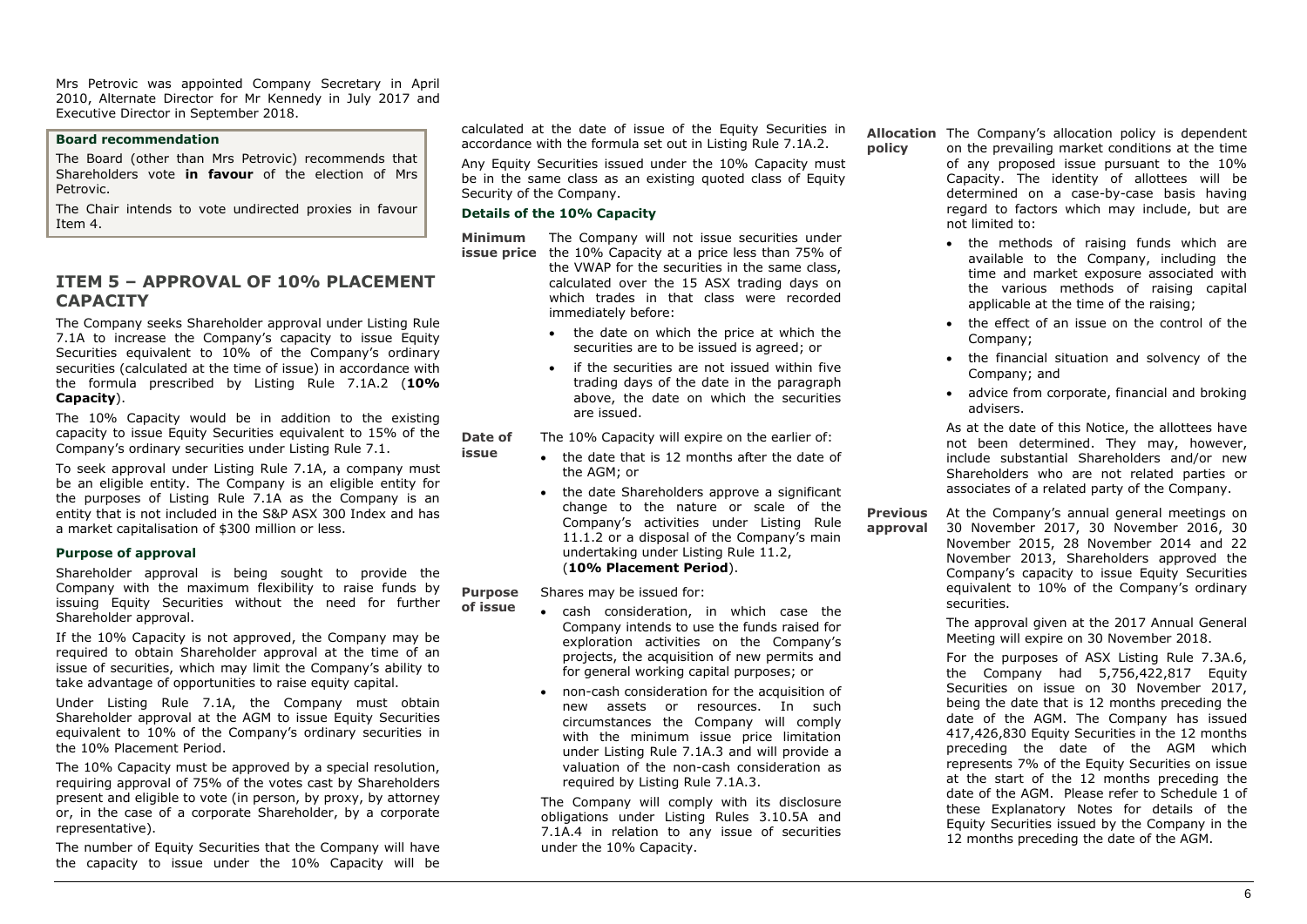#### **Is there a risk of economic and voting dilution to you?**

There is a risk of economic and voting dilution to the ordinary security holders of the Company if this Item is approved. There is a specific risk that:

- the market price for the Company's Equity Securities may be significantly lower on the date of the issue than on the date of the AGM; and
- the Equity Securities may be issued at a price that is at a discount to the market price for the Company's Equity Securities on the issue date,

which may have an effect on the amount of funds raised by the issue of the Equity Securities.

The table below shows the dilution of existing Shareholders upon the issue of the maximum number of Equity Securities under the 10% Capacity, using different variables for the number of ordinary securities for variable "A" (as defined in Listing Rule 7.1A) and the market price of Shares. The table shows:

- (a) examples where variable "A" is at its current level and where variable "A" has increased by 50% and 100%. Variable "A" is based on the number of ordinary securities the Company has on issue. The number of ordinary securities on issue may increase as a result of issues of ordinary securities that do not require Shareholder approval (for example, a pro rata entitlements issue or scrip issued under a takeover offer) or future specific placements under Listing Rule 7.1 that are approved at a future Shareholders' meeting; and
- (b) examples of where the issue price of ordinary securities is at the current market price as at close of trading on 17 October 2018, being \$0.002, and where the issue price has decreased by 50% and increased by 50%.

The dilutionary effect will always be 10% if the maximum number of Equity Securities that may be issued under the 10% Capacity are issued.

| Variable "A" in<br><b>Listing Rule</b><br>7.1A.2 | <b>Dilution</b>        | 50%<br>decrease in<br>issue price | <b>Issue Price</b> | 50%<br>increase in<br>issue price |
|--------------------------------------------------|------------------------|-----------------------------------|--------------------|-----------------------------------|
|                                                  |                        | \$0.001                           | \$0.002            | \$0.003                           |
| <b>Current Variable</b><br>"А"                   | 10%                    | 540,671,549                       | 540,671,549        | 540,671,549                       |
| 5,406,715,498<br><b>Shares</b>                   | <b>Funds</b><br>raised | \$540,672                         | \$1,081,343        | \$1,622,015                       |
| 50% increase in<br><b>Current Variable</b>       | 10%                    | 811,007,324                       | 811,007,324        | 811,007,324                       |
| "А"<br>8,110,073,247<br>Shares                   | Funds<br>raised        | \$811,007                         | \$1,622,015        | \$2.433,022                       |
| 100% increase<br>in Current                      | 10%                    | 1,081,343,099                     | 1,081,343,099      | 1,081,343,099                     |
| Variable "A"<br>10,813,430,996<br>Shares         | <b>Funds</b><br>raised | \$1,081,343                       | \$2,162,686        | \$3,244,029                       |

#### **Assumptions and explanations**

- 1. The Company issues the maximum number of Equity Securities available under the 10% Capacity.
- 2. No options of other securities (including the convertible notes currently on issue) are exercised into Shares on or before the date of the issue of the Equity Securities.
- 3. The 10% voting dilution reflects the aggregate percentage dilution against the issued share capital at the time of issue.
- 4. The table does not show an example of dilution that may be caused to a particular Shareholder (taking into account that Shareholder's holding at the date of the AGM).
- 5. The table does not show the effect of issues under the 15% share issue capacity under the Listing Rule 7.1.
- 6. The issue of securities under the 10% Capacity consists only of Shares.
- 7. The issue price of the 10% Capacity used in the table does not take into account discount to market price (if any).

#### **Voting exclusions**

The Company will disregard any votes cast in favour of this Item by or on behalf of:

- a person who is expected to participate in, or who will obtain a material benefit as a result of, the proposed issue (except a benefit solely by reason of being a holder of ordinary securities in the Company); or
- an associate of that person.

However, the Company need not disregard a vote if:

- it is cast by the person as proxy for a person who is entitled to vote, in accordance with the directions on the Proxy Form; or
- it is cast by the Chair as proxy for a person who is entitled to vote, in accordance with a direction on the Proxy Form to vote as the proxy decides.

The persons eligible to participate in a proposed issue (if any) are not known by the Company as at the date of the Notice. Accordingly, no Shareholders are currently excluded from voting on this Item.

#### **Board recommendation**

The Board unanimously recommends Shareholders vote **in favour** of granting the Company the additional equity raising capacity equivalent to 10% of the Company's ordinary securities.

The Chair intends to vote undirected proxies in favour of Item 5.

### **ITEM 6 – RENEWAL OF PROPORTIONAL TAKEOVER PROVISIONS IN CONSTITUTION**

In 2012, as part of the proposal to adopt a new constitution, Shareholders approved the insertion of rule 5 "Approval Required for Proportional Takeover" (as set out in Annexure A to this Notice).

Under the Corporations Act, a company may include provisions in its constitution to enable it to refuse to register shares acquired under a proportional takeover bid unless a resolution approving the bid is passed by the shareholders. Such provisions cease to apply at the end of 3 years after their adoption. Accordingly, the proportional takeover provisions in rule 5 of the Constitution ceased to apply in 2015.

Approval is now sought to re-adopt the proportional takeover provisions for a further 3 years from the date of the Annual General Meeting.

Where the approval of shareholders is sought to include proportional takeover provisions in a constitution, the Corporations Act requires the company to provide shareholders with an explanation of the proposed proportional takeover provisions. That information is set out below so that Shareholders may make an informed decision on whether to support or oppose Item 6.

Item 6 must be approved by a special resolution, requiring approval of 75% of the votes cast by Shareholders present and eligible to vote (in person, by proxy, by attorney or, in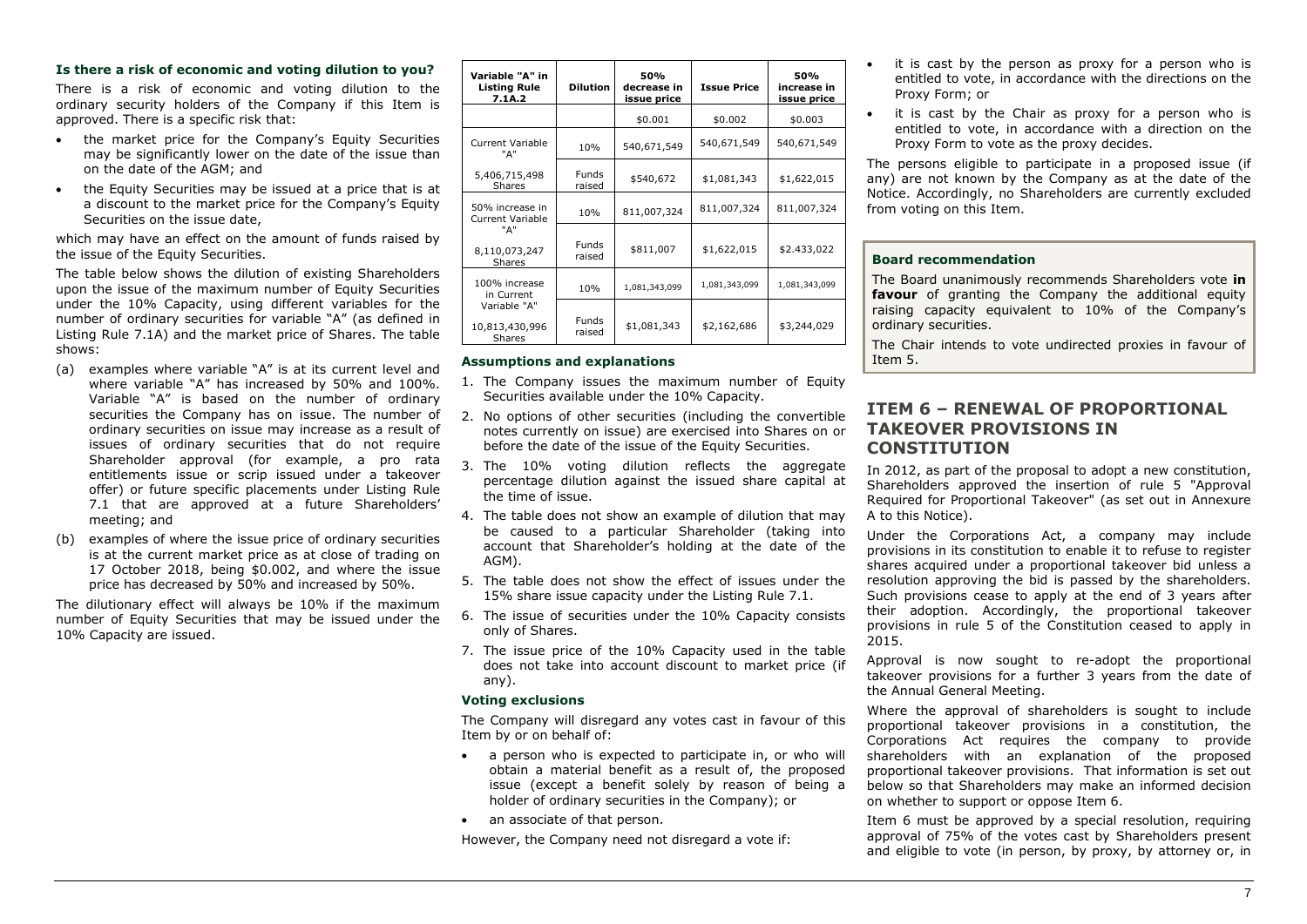the case of a corporate Shareholder, by a corporate representative).

#### **What is a proportional takeover bid?**

A proportional takeover bid is a takeover bid where the offer made to each Shareholder is only for a proportion of that Shareholder's Shares.

Accordingly, if a Shareholder accepts in full the offer under a proportional takeover bid, the Shareholder will dispose of the specified portion of their Shares and retain the balance.

#### **Effect of the provisions to be inserted**

If a proportional takeover bid is made to Shareholders of the Company, the board will be required to convene a meeting of Shareholders to vote on a resolution to approve the proportional takeover bid. That meeting must be held at least 14 days before the offer under the proportional takeover bid closes.

The resolution shall be taken to have been passed if a majority of Shares voted at the meeting, excluding the Shares of the bidder and its associates, vote in favour of the resolution. The Directors will breach the Corporations Act if they fail to ensure the approving resolution is voted on. However, if no resolution is voted on before the end of the 14<sup>th</sup> day before the close of the offer, the resolution will be deemed to have been passed. Where the resolution approving the offer is passed or deemed to have been passed, transfers of Shares resulting from accepting the offer will be registered provided they otherwise comply with the Corporations Act, the ASX Listing Rules, the Settlement Operating Rules and the Company's Constitution. If the resolution is rejected, then in accordance with the Corporations Act, the offer will be deemed to be withdrawn.

The proportional takeover provisions do not apply to full takeover bids and only apply for three years after the date of adoption of the provisions. The provisions may be renewed for a further three year term, but only by a special resolution of Shareholders.

#### **Reasons for proposing the resolution**

The Directors consider that Shareholders should have the opportunity to include proportional takeover provisions in the Constitution.

Without the inclusion of such a provision, a proportional takeover bid for the Company may enable effective control of the Company to be acquired without Shareholders having the opportunity to dispose of all of their Shares to the bidder. Accordingly, Shareholders could be at risk of passing control to the bidder without payment of an adequate control premium for all their Shares whilst leaving themselves as part of a minority interest in the Company.

The proposed provision deals with this possibility by providing that if a proportional takeover bid is made for Shares in the Company, Shareholders must vote on whether or not a proportional takeover bid should be permitted to proceed.

The benefit of the provisions is that Shareholders are able to decide collectively whether the proportional offer is acceptable in principle and it may ensure that any partial offer is appropriately priced.

#### **No knowledge of present acquisitions proposals**

As at the date on which this Explanatory Statement is prepared, no Director is aware of a proposal by any person to acquire, or to increase the extent of, a substantial interest in the Company.

However, the Directors are aware of recent M&A activity in the region in which the Company's assets are located.

#### **Impact of previous proportional takeover provisions**

While the proportional takeover provisions contained in rule 5 of the Constitution were in effect, no takeover bids for the Company were made, either proportional or otherwise.

Accordingly, no actual advantages or disadvantages of the proportional takeover provisions contained in rule 5 of the Constitution, for the Directors or the Shareholders, could be reviewed. The Directors are not aware of any potential takeover bid that was discouraged by the previous inclusion of proportional takeover provisions in the Constitution.

#### **Potential advantages and disadvantages for the Directors and Shareholders of the Company**

#### *Advantages:*

The inclusion of the proportional takeover provisions will enable the Directors to formally ascertain the views of Shareholders in respect of a proportional takeover bid. Without such provisions, the Directors are dependent upon their perception of the interests and views of Shareholders. Other than this advantage, the Directors consider that insertion of such a provision has no potential advantages or potential disadvantages for them as they remain free to make a recommendation on whether a proportional takeover offer should be accepted.

The Directors consider that inserting proportional takeover provisions will benefit all Shareholders in that they will have an opportunity to consider a proportional takeover bid and then attend or be represented by proxy at a meeting of Shareholders called specifically to vote on the proposal. Accordingly, Shareholders will be able to prevent a proportional takeover bid proceeding if there is sufficient support for the proposition that control of the Company should not be permitted to pass under the proportional takeover bid.

The provisions may also help Shareholders avoid being locked in as a minority with one majority Shareholder. In addition, increasing the bargaining power of Shareholders may ensure that any partial offer is adequately priced. Furthermore, knowing the view of Shareholders assists each individual Shareholder in assessing the likely outcome of the proportional takeover bid and whether to accept or reject that bid.

#### *Disadvantages:*

As to the possible disadvantages to Shareholders of inserting the proportional takeover provisions, it may be argued that the proposal makes a proportional takeover bid more difficult and that such proportional takeover bids will therefore be discouraged. The chance of a proportional takeover bid being successful may be reduced. In turn, this may reduce the opportunities which Shareholders may have to sell all or some of their Shares at a premium to persons seeking control of the Company. Such a provision may also be considered an additional restriction on the ability of individual Shareholders to deal freely in their Shares.

#### **Board recommendation**

On balance, the Board considers that the possible advantages outweigh the possible disadvantages such that the insertion of the proportional takeover provisions is in the interests of Shareholders.

The Board recommends that Shareholders vote **in favour** of Item 6. Each Director intends to vote all the Shares owned or controlled by him or her in favour of the Resolution.

If Item 6 is approved, the proportional takeover provisions will apply for 3 years from the date of the Annual General Meeting.

The Chair intends to vote undirected proxies in favour of Item 6.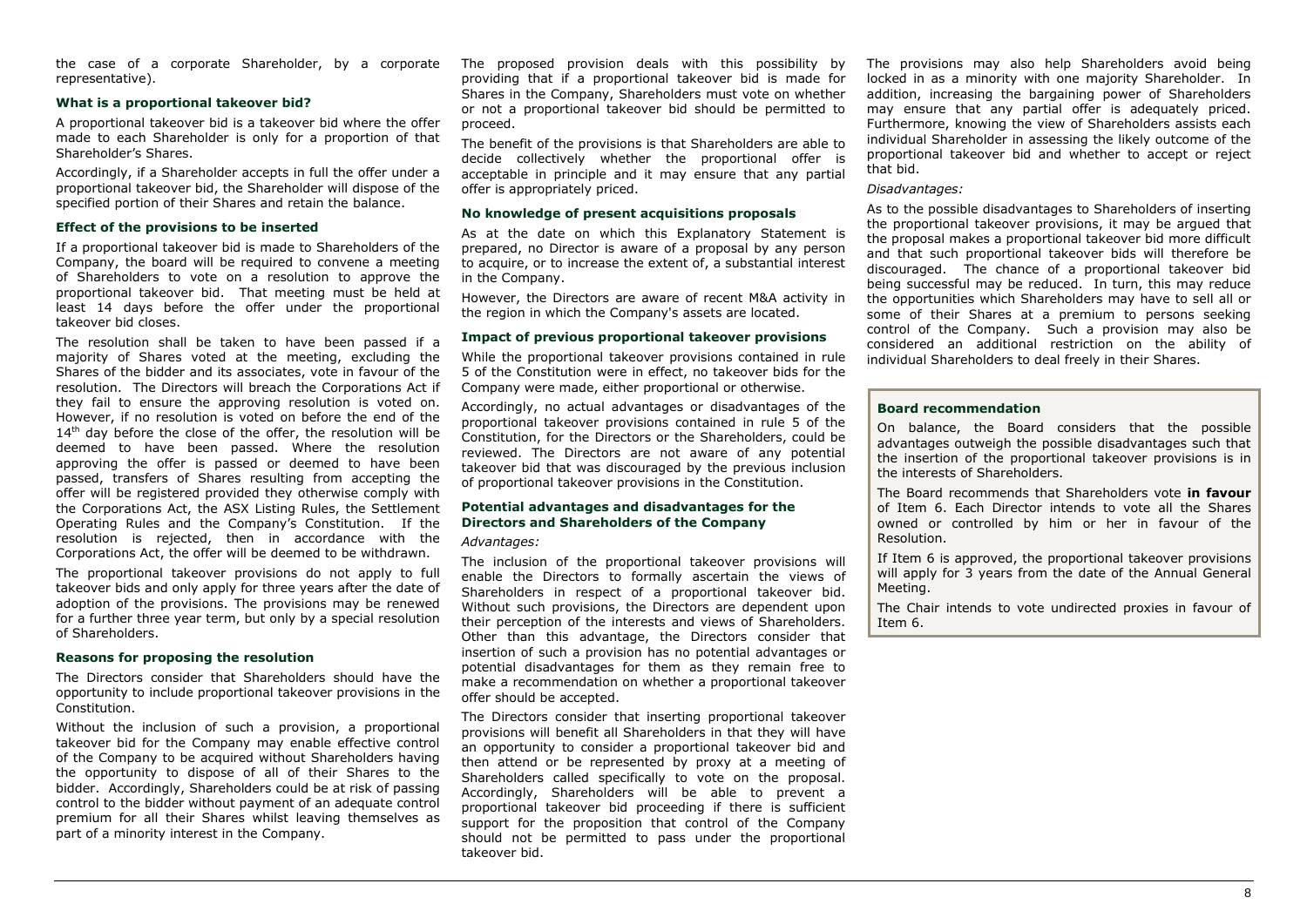# **Pancontinental Oil & Gas NL GLOSSARY**

| 10% Capacity                                      | Has the meaning given to that term<br>in the Explanatory Notes to Item 5.                                                                                                                                                                                                                                                                                                                                                                           |
|---------------------------------------------------|-----------------------------------------------------------------------------------------------------------------------------------------------------------------------------------------------------------------------------------------------------------------------------------------------------------------------------------------------------------------------------------------------------------------------------------------------------|
| 10%<br><b>Placement</b><br><b>Period</b>          | Has the meaning given to that term<br>in the Explanatory Notes to Item 5.                                                                                                                                                                                                                                                                                                                                                                           |
| A\$ or \$                                         | Australian dollars.                                                                                                                                                                                                                                                                                                                                                                                                                                 |
| <b>Annual Report</b>                              | The Financial Report, Directors'<br>Report and Auditor's Report for the<br>Company for the year ended 30<br>June 2018.                                                                                                                                                                                                                                                                                                                              |
| <b>AGM or Annual</b><br>General<br><b>Meeting</b> | The Annual General<br>Meeting of<br>Shareholders of the Company to be<br>held at The Park Business Centre,<br>45 Ventnor Avenue, West Perth,<br>Western Australia 6005 on Friday,<br>30 November 2018 at 10:00am<br>(AWST), or any adjournment<br>thereof.                                                                                                                                                                                          |
| ASX                                               | ASX Limited (ABN 98 008 624 691),<br>or as the context requires,<br>the<br>financial market operated by it.                                                                                                                                                                                                                                                                                                                                         |
| Auditor's<br>Report                               | The<br>auditor's<br>the<br>report<br>on<br>Financial Report.                                                                                                                                                                                                                                                                                                                                                                                        |
| <b>AWST</b>                                       | Australian Western Standard Time.                                                                                                                                                                                                                                                                                                                                                                                                                   |
| <b>Board</b>                                      | of Directors of<br>the<br>The Board<br>Company.                                                                                                                                                                                                                                                                                                                                                                                                     |
| Chair                                             | The Chair of the Annual General<br>Meeting.                                                                                                                                                                                                                                                                                                                                                                                                         |
| <b>Closely</b><br><b>Related Party</b>            | Has the meaning given to that term<br>in the Corporations Act, under<br>which a Closely Related Party of a<br>member of the Key Management<br>Personnel refers to a company the<br>member controls, the member's<br>spouse, child or dependent (or a<br>child or dependent of the member's<br>spouse), or anyone else who is one<br>of the member's family and may be<br>influence<br>expected<br>to<br>or<br>be<br>influenced by the member in the |

member's dealing with the entity.

| <b>Company</b> or<br><b>Pancontinental</b>             | Pancontinental Oil & Gas NL<br>(ABN 95 003 029 543).                                                                                                                                                                                                                                                                        |  |  |  |
|--------------------------------------------------------|-----------------------------------------------------------------------------------------------------------------------------------------------------------------------------------------------------------------------------------------------------------------------------------------------------------------------------|--|--|--|
| Constitution                                           | The Company's constitution.                                                                                                                                                                                                                                                                                                 |  |  |  |
| <b>Corporations</b><br>Act                             | Corporations Act 2001 (Cth).                                                                                                                                                                                                                                                                                                |  |  |  |
| <b>Director</b>                                        | A Director of the Company.                                                                                                                                                                                                                                                                                                  |  |  |  |
| Directors'<br>Report                                   | Directors' Report<br>The<br>prepared<br>2M<br>chapter<br>of<br>the<br>under<br>Corporations Act for the Company<br>and its controlled entities for the<br>vear ended 30 June 2018.                                                                                                                                          |  |  |  |
| <b>Equity</b><br><b>Security</b>                       | Has the meaning given to that term<br>in the Listing Rules.                                                                                                                                                                                                                                                                 |  |  |  |
| <b>Explanatory</b><br><b>Notes</b>                     | The Explanatory Notes attached to<br>the Notice of Meeting.                                                                                                                                                                                                                                                                 |  |  |  |
| <b>Financial</b><br>Report                             | The financial report prepared under<br>Chapter 2M of the Corporations Act<br>for the Company and its controlled<br>entities for the year ended 30 June<br>2018.                                                                                                                                                             |  |  |  |
| <b>Item</b>                                            | Each resolution set out in<br>the<br>Notice of<br>Meeting or item<br>of<br>business.                                                                                                                                                                                                                                        |  |  |  |
| <b>Key</b><br><b>Management</b><br>Personnel           | Has the meaning given to that term<br>in the Corporations Act and means<br>persons<br>having authority<br>and<br>responsibility for planning, directing<br>and controlling the activities of the<br>Company, directly or indirectly,<br>including any<br>Director (whether<br>executive or otherwise) of<br>the<br>Company. |  |  |  |
| <b>Listing Rules</b>                                   | The listing rules of the ASX.                                                                                                                                                                                                                                                                                               |  |  |  |
| <b>Managing</b><br><b>Director</b>                     | The<br>Managing<br>Director<br>of<br>the<br>Company (if any) from time to<br>time.                                                                                                                                                                                                                                          |  |  |  |
| <b>Notice</b> or<br><b>Notice of</b><br><b>Meeting</b> | The notice convening the Annual<br>General Meeting.                                                                                                                                                                                                                                                                         |  |  |  |

| Ordinary<br>Resolution              | A resolution that must be passed by<br>at least 50% of the votes cast by<br>Shareholders being in favour of the<br>resolution. |
|-------------------------------------|--------------------------------------------------------------------------------------------------------------------------------|
| <b>Proxy Form</b>                   | The Proxy Form included with the<br>Notice.                                                                                    |
| <b>Remuneration</b><br>Report       | The Remuneration Report forming<br>part of the Directors' Report in the<br>Annual Report.                                      |
| <b>Share</b>                        | A fully paid ordinary share in the<br>capital of the Company.                                                                  |
| Shareholder                         | Any person holding a Share in the<br>Company's share register.                                                                 |
| <b>Special</b><br><b>Resolution</b> | A resolution that must be passed by<br>at least 75% of the votes cast by<br>Shareholders present and eligible to               |
|                                     | vote (in person, by proxy, by<br>attorney or, in the case of a                                                                 |
|                                     | Shareholder,<br>corporate<br>by<br>a                                                                                           |
|                                     | corporate representative) being in<br>favour of the resolution.                                                                |
| VWAP                                | Volume Weighted Average Price.                                                                                                 |
|                                     |                                                                                                                                |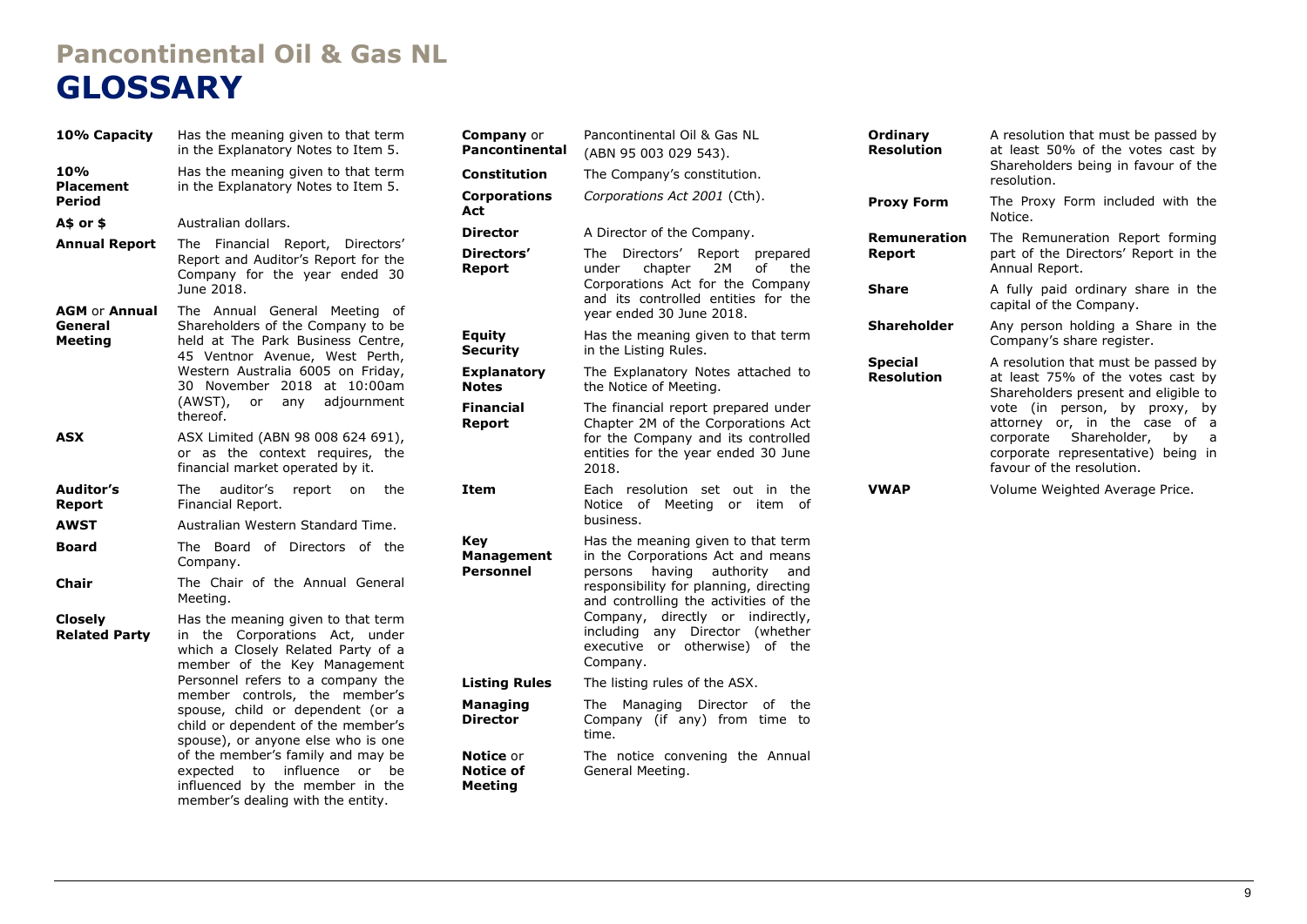# **Pancontinental Oil & Gas NL**

# **SCHEDULE 1**

### **ISSUE OF EQUITY SECURITIES SINCE 30 NOVEMBER 2017**

| <b>Date</b>                                                                                    | <b>Quantity</b>                                                                     | <b>Class</b>                                                                                                                                                                                                                                                                                                                                                                                                                                                                                                                                                                                                                                                                                           | <b>Recipients</b>                                                                                                                                                                                                                                                 | <b>Issue price</b>         | <b>Form of consideration</b>                                                                                                                                                                                                  |
|------------------------------------------------------------------------------------------------|-------------------------------------------------------------------------------------|--------------------------------------------------------------------------------------------------------------------------------------------------------------------------------------------------------------------------------------------------------------------------------------------------------------------------------------------------------------------------------------------------------------------------------------------------------------------------------------------------------------------------------------------------------------------------------------------------------------------------------------------------------------------------------------------------------|-------------------------------------------------------------------------------------------------------------------------------------------------------------------------------------------------------------------------------------------------------------------|----------------------------|-------------------------------------------------------------------------------------------------------------------------------------------------------------------------------------------------------------------------------|
| Issue -<br>12 <sup>2</sup><br>December<br>2017<br>Appendix<br>$3B -$<br>12<br>December<br>2017 | 1) 60,000,000<br>2) 12,500,000                                                      | 1) Unlisted Class E Options<br>exercisable at \$0.006 each on or<br>before 11 December 2021 <sup>1</sup><br>2) Unlisted Class F Options<br>exercisable at \$0.006 each on or<br>before 11 December 2021 <sup>1</sup>                                                                                                                                                                                                                                                                                                                                                                                                                                                                                   | 1) Issue of Class E Options to<br>Directors as approved by<br>30<br><b>Shareholders</b><br>on<br>November 2017<br>2) Issue of Class F Options to<br>Eligible Employees under the<br>Employee Share Option Plan<br>approved by Shareholders<br>on 30 November 2017 | Nil                        | Issued as incentives to Directors and Eligible Employees<br>as approved at the 2017 AGM<br>1) Current value = $$0.003^2$ per option (total \$180,000)<br>2) Current value = $$0.003^2$ per option (total \$37,500)            |
| $I$ ssue –<br>27 March<br>2018<br>Appendix<br>$3B -$<br>21 March<br>2018                       | Convertible<br>1,600<br>(200,000,000<br>Notes<br>ordinary shares when<br>converted) | Convertible Notes with the<br>following features: $3$<br>• Face value: \$1,000 per Note<br>• Conversion price: \$0.008 per<br>fully paid ordinary share<br>("Share") after 1 July 2018<br>• Transferability:<br>The<br>Convertible Notes will be<br>transferable, subject to the<br>transferee being an 'exempt'<br>investor or 'sophisticated'<br>investor.<br>• Interest rate: 10% per annum<br>Interest payments: Interest<br>will accrue daily and will be<br>paid at the Maturity Date or<br>upon conversion<br>• Maturity date: 12 months<br>from date of issue of the<br><b>Convertible Notes</b><br>• Redemption: The Company<br>may repay some or all of the<br>Convertible Notes at any time | Issue of convertible notes to<br>sophisticated investors                                                                                                                                                                                                          | \$1,000 per<br><b>Note</b> | Amount raised = $$1,600,000$<br>Amount spent = $$1,600,000$<br>Proceeds of the issue have been used to fund the<br>Dempsey Gas Project, Tulainyo Gas Project, Namibia PEL<br>87 and for working capital purposes <sup>4</sup> |

 $1$  The full terms and conditions were disclosed in the notice of meeting for the Company's 2017 annual general meeting.

<sup>&</sup>lt;sup>2</sup> The value of options is measured using the Black & Scholes option pricing model.

<sup>3</sup> Further terms and conditions were disclosed in the Company's announcement to ASX "Pancontinental Raises \$1.6 Million Via Convertible Note Issue" on 21 March 2018.

<sup>&</sup>lt;sup>4</sup> This is a statement of current intentions as at the date of this Notice. As with any budget, intervening events and new circumstances have the potential to affect the manner in which the funds are ultimately applied. The Board reserves the right to alter the way the funds are applied on this basis.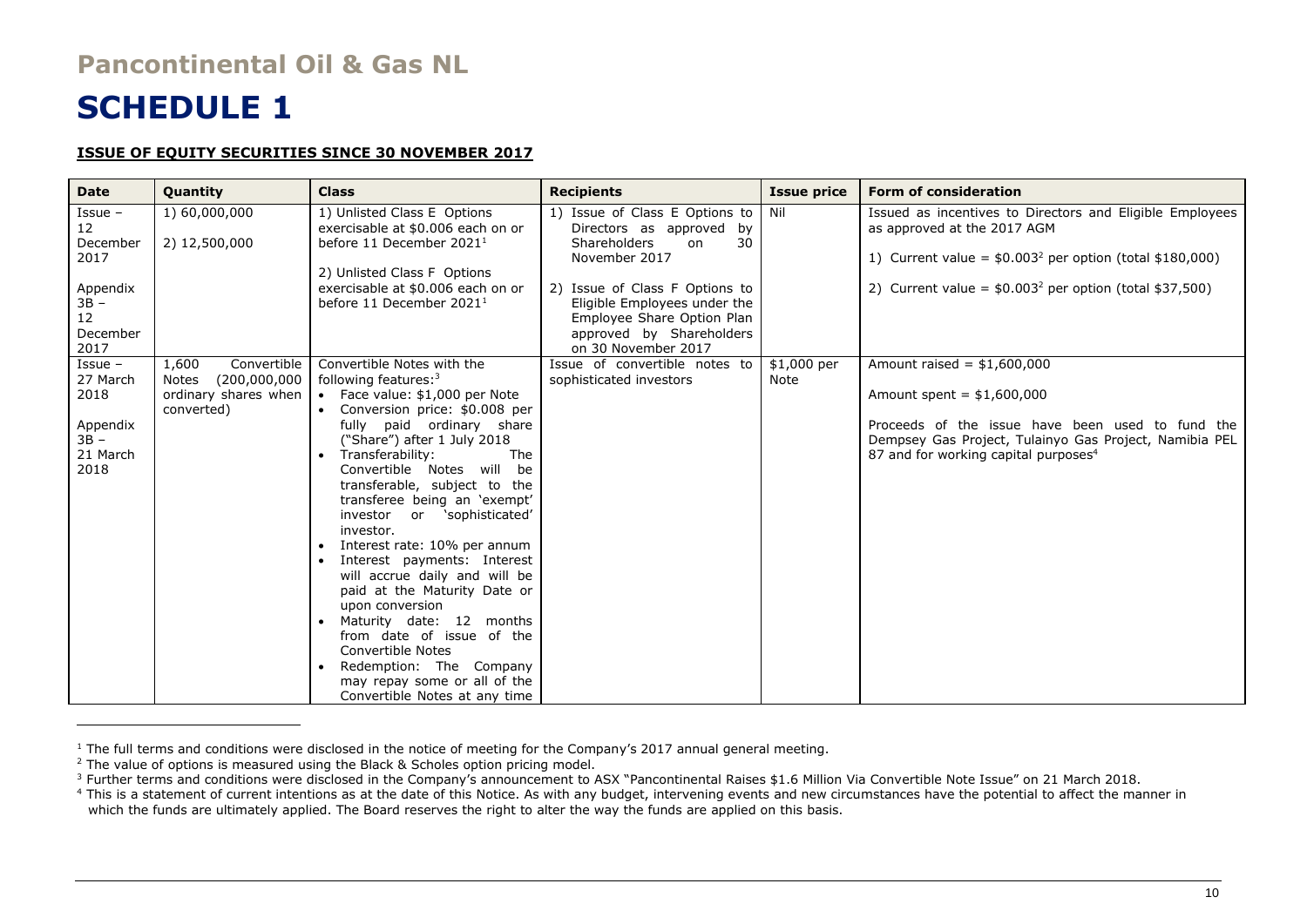# **Pancontinental Oil & Gas NL**

 $\overline{a}$ 

|                                                                                        |                                | prior to the Maturity Date by<br>providing at least 10 days<br>written<br>notice<br>to<br>the<br>noteholders. If the Company<br>elects to repay a Convertible<br>Note prior to the Maturity<br>Date, the Company will pay to<br>the holder of the Convertible<br>Note all of the interest that<br>would otherwise have been<br>paid had those Convertible<br>Notes been held until the<br>Maturity Date. The noteholder<br>may convert at any time<br>during the notice period. |                                                                                                                                                    |                                                                                                                                                |                                                                                                                                                                                                |
|----------------------------------------------------------------------------------------|--------------------------------|---------------------------------------------------------------------------------------------------------------------------------------------------------------------------------------------------------------------------------------------------------------------------------------------------------------------------------------------------------------------------------------------------------------------------------------------------------------------------------|----------------------------------------------------------------------------------------------------------------------------------------------------|------------------------------------------------------------------------------------------------------------------------------------------------|------------------------------------------------------------------------------------------------------------------------------------------------------------------------------------------------|
| $I$ ssue –<br>19<br>September<br>2018<br>Appendix<br>$3B -$<br>19<br>September<br>2018 | 1) 66,000,000<br>2) 78,926,830 | 1) Shares <sup>5</sup><br>2) Shares <sup>5</sup>                                                                                                                                                                                                                                                                                                                                                                                                                                | 1) Rock Doc Pty Ltd - Shares<br>issued upon conversion of<br>options<br>2) Zenix Nominees Pty Ltd -<br>Shares issued upon conversion<br>of options | \$0.004 per<br>Share,<br>representing<br>a discount of<br>50% to the<br>closing<br>market price<br>of Shares on<br>ASX on the<br>date of issue | Amount raised = $$579,707.32$<br>Amount spent = $$0$<br>Proceeds of the issue will be used to fund the Dempsey<br>Gas Project, Namibia PEL 87 and for working capital<br>purposes <sup>6</sup> |

 $<sup>5</sup>$  Fully paid ordinary shares in the capital of the Company, ASX Code: PCL (the full terms and conditions are set out in the Constitution).</sup>

<sup>&</sup>lt;sup>6</sup> This is a statement of current intentions as at the date of this Notice. As with any budget, intervening events and new circumstances have the potential to affect the manner in which the funds are ultimately applied. The Board reserves the right to alter the way the funds are applied on this basis.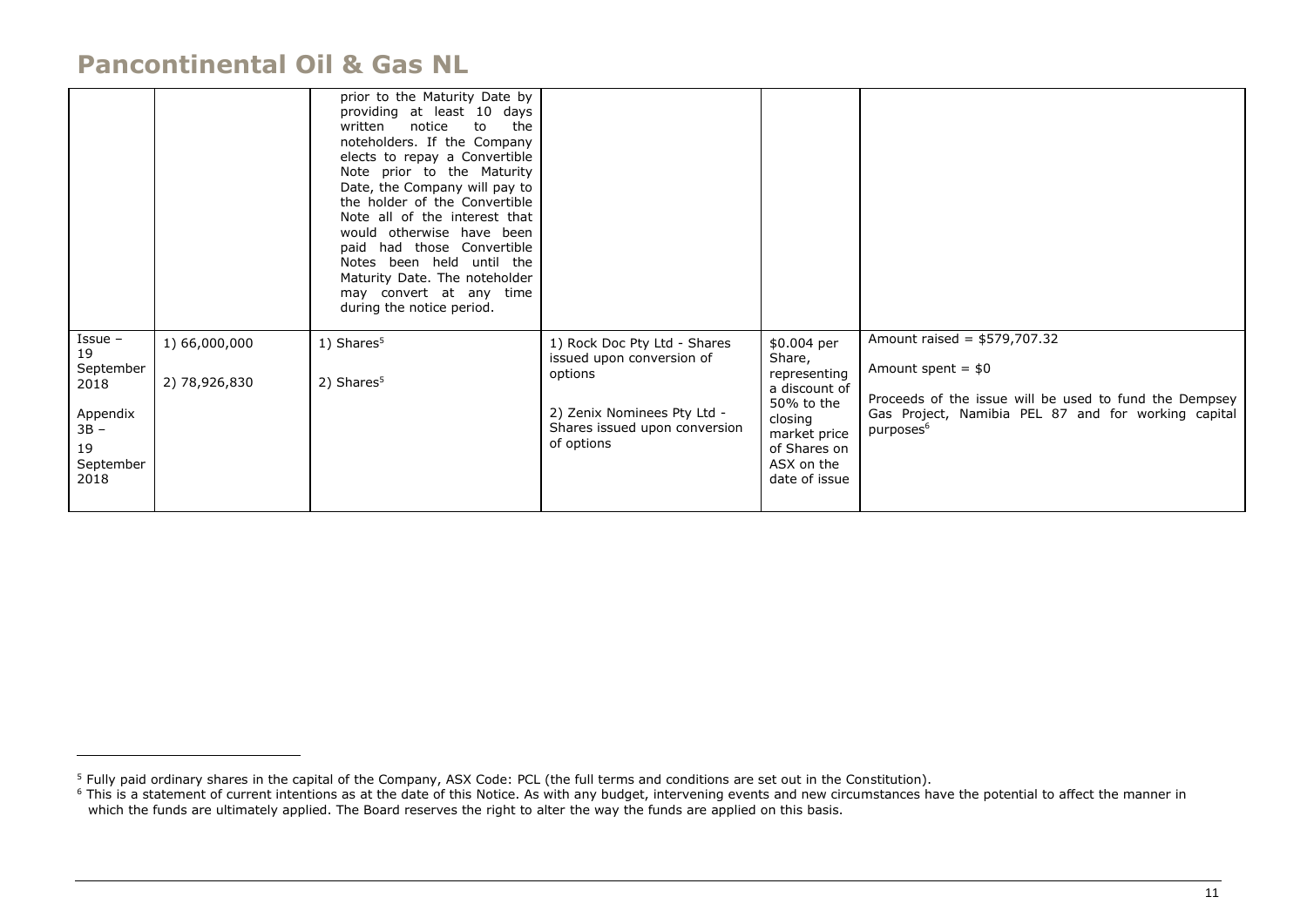# **ANNEXURE A**

### **EXTRACT OF RULE 5 OF THE COMPANY'S CONSTITUTION**

### **5. Approval required for proportional takeover**

#### **5.1 Definitions**

In this **rule 5**:

- (a) **Approving Resolution** means a resolution of Eligible Shareholders approving a Proportional Takeover.
- (b) **Deadline** means the day which is the 14th day before the last day of the bid period for a Proportional Takeover.
- (c) **Proportional Takeover** means offers for shares made under a proportional takeover bid within the meaning of the Corporations Act.
- (d) **Eligible Shareholder** means a person (other than the bidder or an associate of the bidder) who, as at the end of the day on which the first offer under a Proportional Takeover was made, held shares in the class of shares to which the Proportional Takeover relates.

#### **5.2 Transfer not to be registered**

The registration of a transfer giving effect to a contract resulting from the acceptance of an offer made under a Proportional Takeover is prohibited unless and until an Approving Resolution is passed (or is taken to have been passed) in accordance with this Constitution.

#### **5.3 Approving Resolution**

- (a) Where offers have been made under a Proportional Takeover, the directors must, before the Deadline, convene a meeting of the Eligible Shareholders to vote on the Approving Resolution for the purpose of considering and, if thought fit, passing a resolution to approve the Proportional Takeover.
- (b) The provisions of this Constitution relating to general meetings apply, with such modification as is necessary, to a meeting convened under this **rule 5.3** as if that meeting were a general meeting.
- (c) Any vote cast on an Approving Resolution by the bidder or any of its associates will be disregarded.
- (d) An Approving Resolution that has been voted on is taken to have been passed if the proportion that the number of votes in favour of the resolution bears to the total number of votes on the resolution is greater than 50%, and otherwise is taken to have been rejected.
- (e) If an Approving Resolution is voted on in accordance with this **rule 5.3** before the Deadline, a director or a secretary must, on or before the Deadline, give the bidder and the Exchange (if required) notice stating that an Approving Resolution has been voted on and whether it was passed or rejected.
- (f) If no Approving Resolution has been voted on in accordance with this rule as at the end of the day before the Deadline, an Approving Resolution is taken, for the purposes of this **rule 5**, to have been passed in accordance with those provisions.

#### **5.4 Cessation of effect**

Rules 5.1 to 5.3 cease to have effect at the end of three years after:

- (a) where those rules have not been renewed since their adoption, the date on which those rules were adopted by the Company; or
- (b) if those rules have been renewed since their adoption, the date on which they were last renewed.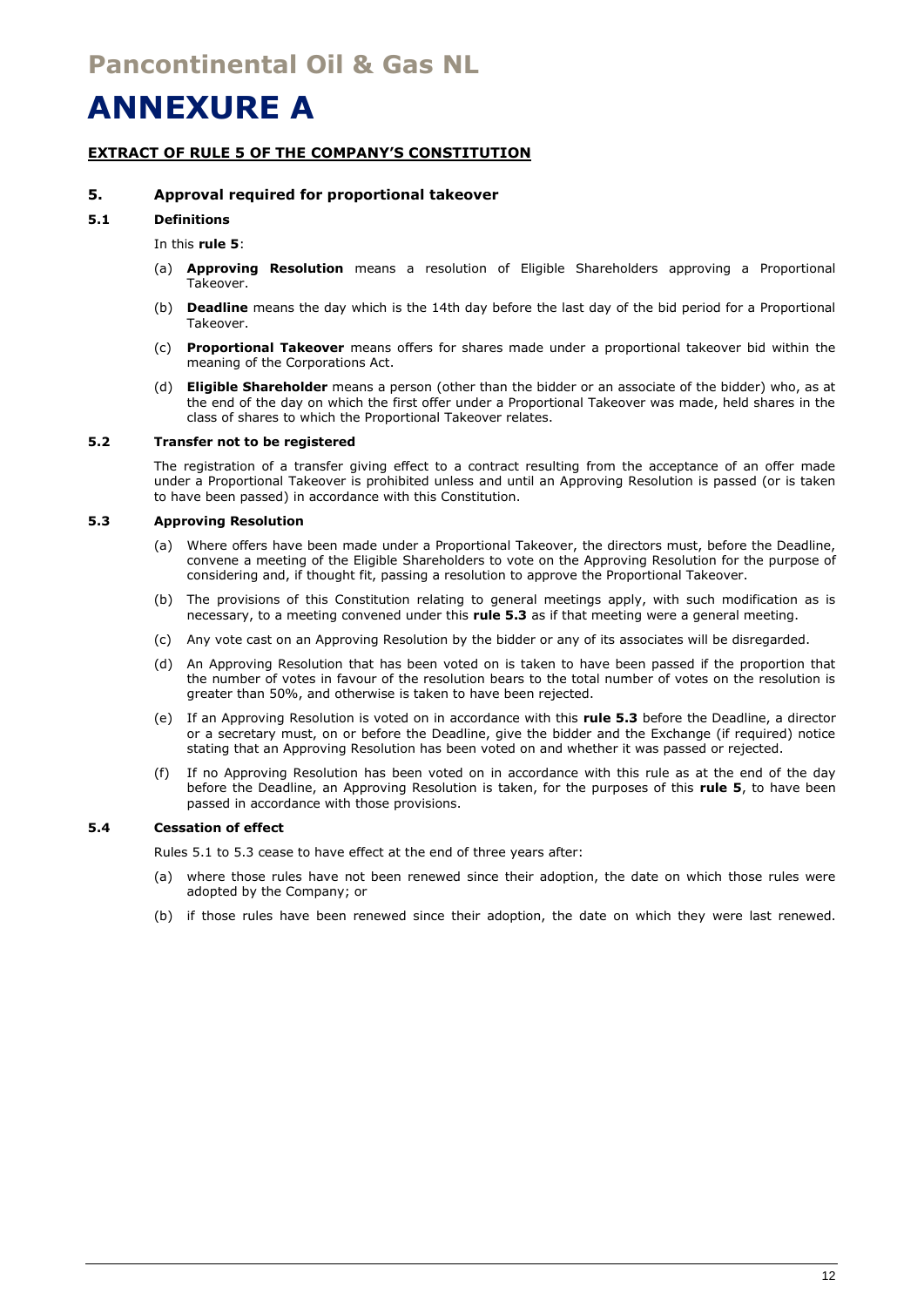# **Pancontinental Oil & Gas NL PROXY FORM**

I/We being a member/s of **Pancontinental Oil & Gas NL** and entitled to attend and vote hereby appoint

the Chair of the AGM (mark with an 'X') **OR** If you are not appointing the Chair of the AGM as your proxy please write here the full name of the individual or body corporate (excluding the registered securityholder) you are appointing as your proxy.

or failing the individual or body corporate named, or if no individual or body corporate is named, the Chair of the AGM, as my/our proxy at the **Annual General Meeting of Shareholders of Pancontinental Oil & Gas NL ABN 95 003 029 543 to be held at The Park Business Centre, 45 Ventnor Avenue, West Perth, Western Australia 6005 on 30 November 2018 at 10:00am (AWST)** and at any adjournment or postponement of that meeting, to act on my/our behalf and to vote in accordance with the following directions or if no directions have been given, as the proxy sees fit.

**Chair authorised to exercise proxies on remuneration related resolution (Item 2):** Where I/we have appointed the Chair as my/our proxy (or the Chair becomes my/our proxy by default), I/we expressly authorise the Chair to exercise my/our proxy in respect of Item 2 (except where I/we have indicated a different voting intention below) and acknowledge that the Chair may exercise my/our proxy even though Item 2 is connected directly or indirectly with the remuneration of a member of Key Management Personnel.

**Important information for Item 2– If the Chair of the AGM is your proxy or is appointed as your proxy by default:** If you wish to give the Chair specific voting directions on Item 2, you should mark the appropriate box opposite Item 2 (directing your proxy to vote 'for', 'against' or to 'abstain' from voting). If you have appointed the Chair as your proxy (or the Chair becomes your proxy by default), and you do not mark the boxes above, you are expressly authorising the Chair to vote in favour of Item 2, as appropriate (see above).

The Chair of the AGM intends to vote all available proxies in favour of Items 2 to 6.

| <b>ITEM</b> | <b>RESOLUTIONS</b>                                          | <b>FOR</b> | AGAINST | ABSTAIN |
|-------------|-------------------------------------------------------------|------------|---------|---------|
| 2           | Adoption of Remuneration Report                             |            |         |         |
| 3           | Re-election of Director HD Kennedy                          |            |         |         |
| 4           | Election of Director V Petrovic                             |            |         |         |
| 5           | Approval of 10% placement capacity                          |            |         |         |
| 6           | Renewal of Proportional Takeover Provisions in Constitution |            |         |         |

Dated this............................day of.......................................................2018

Please sign on the reverse of this form. If the member is a company, it must sign in accordance with its constitution.

Proxy Forms (and power of attorney, if any, under which the Proxy Form is signed) must be:

- sent by mail to PO Box 1154, West Perth WA 6872; or
- delivered to Level 1, 10 Ord Street, West Perth, WA 6005; or
- emailed to shareholder@pancon.com.au; or
- faxed to +61 8 6363 7099

and must be received no later than 10:00am (AWST), Wednesday 28 November 2018.